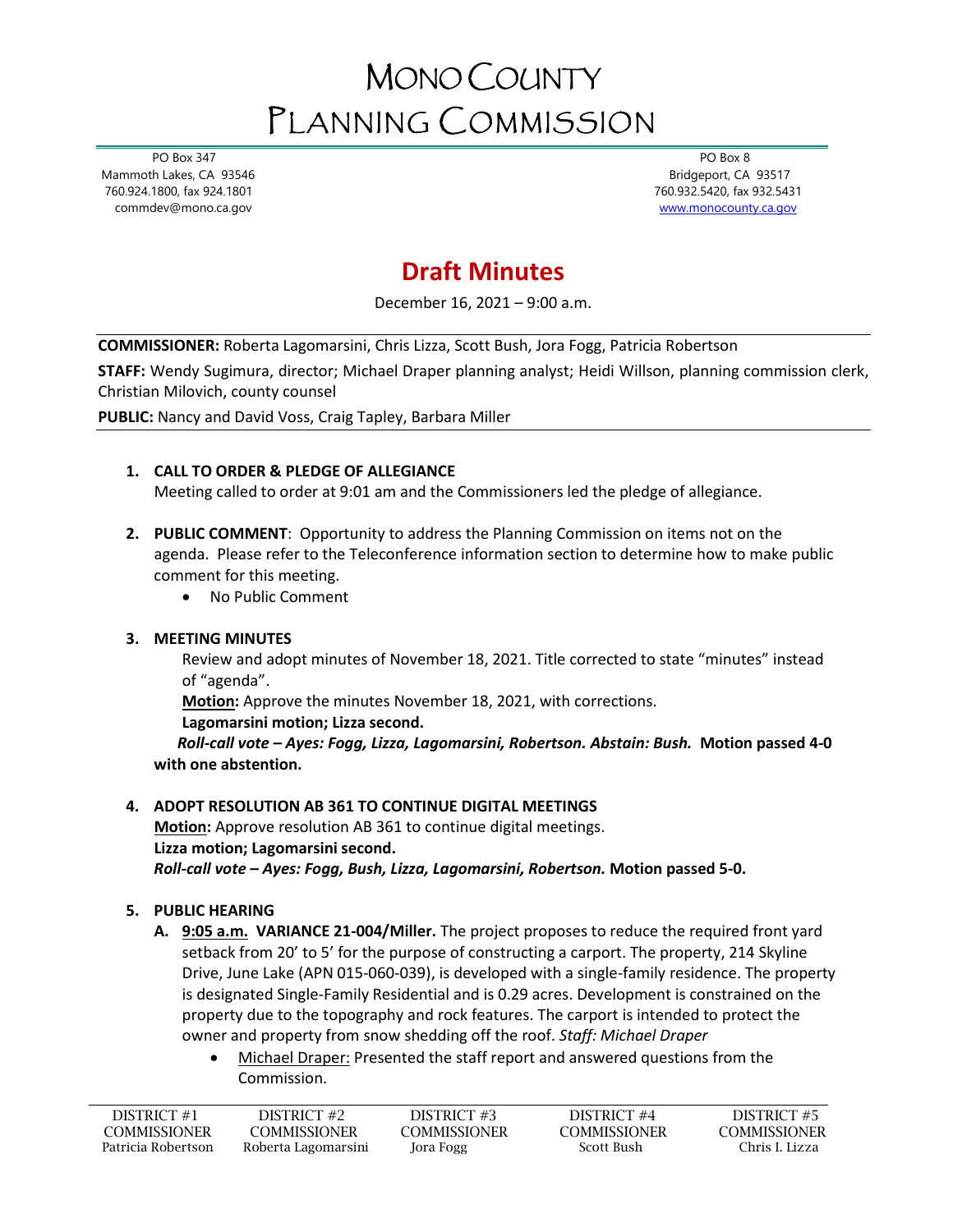- Applicant Barbra Miller: Spoke regarding her safety from the snow shedding off her roof. The carport would allow a safe place to park and enter her home. Public Comment Opened at 9:35am
- Nancy and David Voss: Concerned regarding the location of snow shedding from the carport. Their snow storage would be affected with where her snow shedding would go, and it would limit access to the entrance of their home. The propane tanks are not in a safe location. Concerned regarding the parking on the road if guests were to visit.
- Craig Tapley: Very steep roof line causes snow to shed where Mrs. Miller parks and makes for a dangerous situation. This carport would give her safe and reasonable access to her residence. The concern for snow removal can easily be addressed with Mrs. Millers snow removal company using blowers and scoopers.
- Barbara Miller: The carport would only be covering where the roof is shedding. Propane tanks were placed by AmeriGas at their recommended location. Public Hearing Closed at 10:06am

#### Commission Deliberation

- Commissioner Lizza: Cannot make findings in A. Suggested solution is to make the West property line the front of the property which would allow construction outside of the 10 ft setback. Not a full carport but enough to protect from roof shed.
- Commissioner Lagomarsini: Very interesting property design. Can make the finding as required.
- Commissioner Bush: Can see this going either way. Can see both sides of the situation. On Figure 4, the positioning of the structures looks like the snow shedding on the propane tanks are coming from the Voss's garage. The carport would be a benefit to the snow storage.
- Commissioner Fogg: Visited the site and the primary issue is the constraints of the property. Due to the size, shape, and topography of this location findings in A can be made.
- Chair Robertson: Would it be appropriate to add a condition of approval to include a snow removal contract? Can make finding A.

**Motion:** 1) Find the project qualifies as a categorical exemption under CEQA §15301. 2) Instruct staff to file a notice of exemption; 3) Make the required finding as contained in the staff report and approve Variance 21-004.

#### **Robertson motion; Bush second.**

*Roll-call vote – Ayes: Fogg, Bush, Lagomarsini, Robertson. Nay: Lizza.* **Motion passed 4-1.**

# **6. WORKSHOP**

No items

# **7. REPORTS**

# **A. Director**

- LADWP has an adaptive management plan that provides water to rancher leases in support of sage grouse. Very little water available which was hard to make water management decisions.
- **Board of Supervisors discussed various housing policies, will workshop with the Planning** Commission at the next meeting.
- Black Point Mine and a Use Permit may be agendized for the next meeting.
- **EXEC** Cannabis Use permit in process.
- 8 Director reviews currently in process.
- 8 LLA/ LM in process.